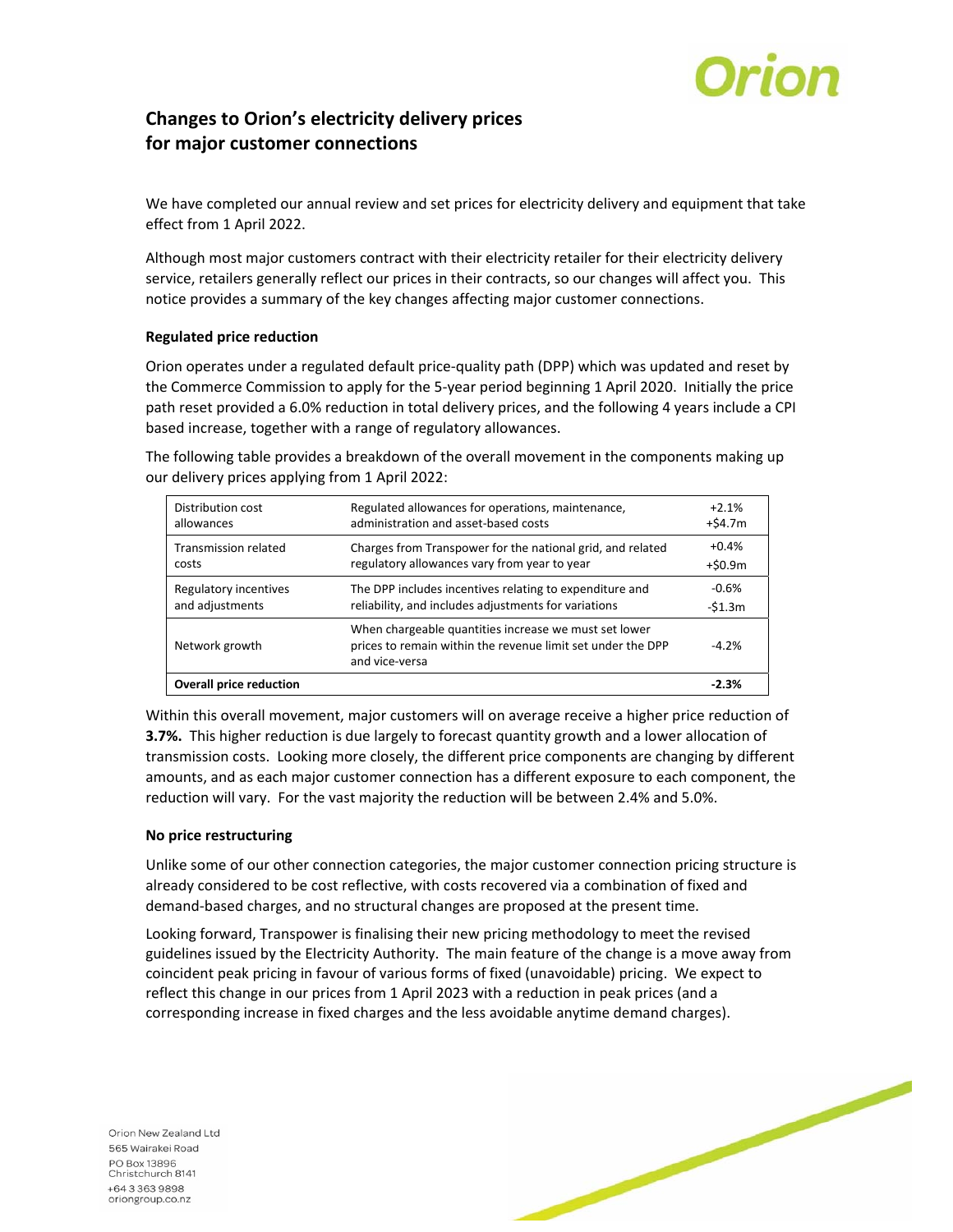### **Pricing methodology**

In establishing our prices we have updated our cost allocation model and reassessed the magnitude of the cost reflective components within our pricing. This model is presented in our published pricing methodology document which shows the basis for allocating costs and the return we expect to achieve for each connection category.

We consider a range of issues when setting prices but we think the most important objective is to set prices that appropriately reflect our costs. This approach encourages customers to use electricity when it is economically appropriate to do so, and any cross-subsidy between users is minimised.

Loading and other changes lead to variations in our cost allocation from year to year and, over time, we adjust prices to reflect the longer term trends in these factors.

#### **Export credits**

Our export credits reflect the savings in investment that are available when peak loads are reduced with generation. The asset-based cost of investments (and therefore the savings) were reduced significantly following the regulatory price path reset which commenced on 1 April 2020, and the effects continue to flow through as reductions in export credit prices.

This year we have reviewed the factors supporting the credits and applied a 3.1% reduction to align with the cost reflective distribution component of our general connection peak demand charge.

#### **Further information**

A brief overview of how our major customer pricing works is available at www.oriongroup.co.nz/major‐summary.

Full detailed information on how we determine quantities and apply prices is set out in section 5 of our pricing policy available at www.oriongroup.co.nz/PricingPolicy.

You may also wish to talk to your electricity retail account manager or call Duncan Golby, Commercial Analyst at Orion (phone 03 363 9627) for more information.

2 February 2022